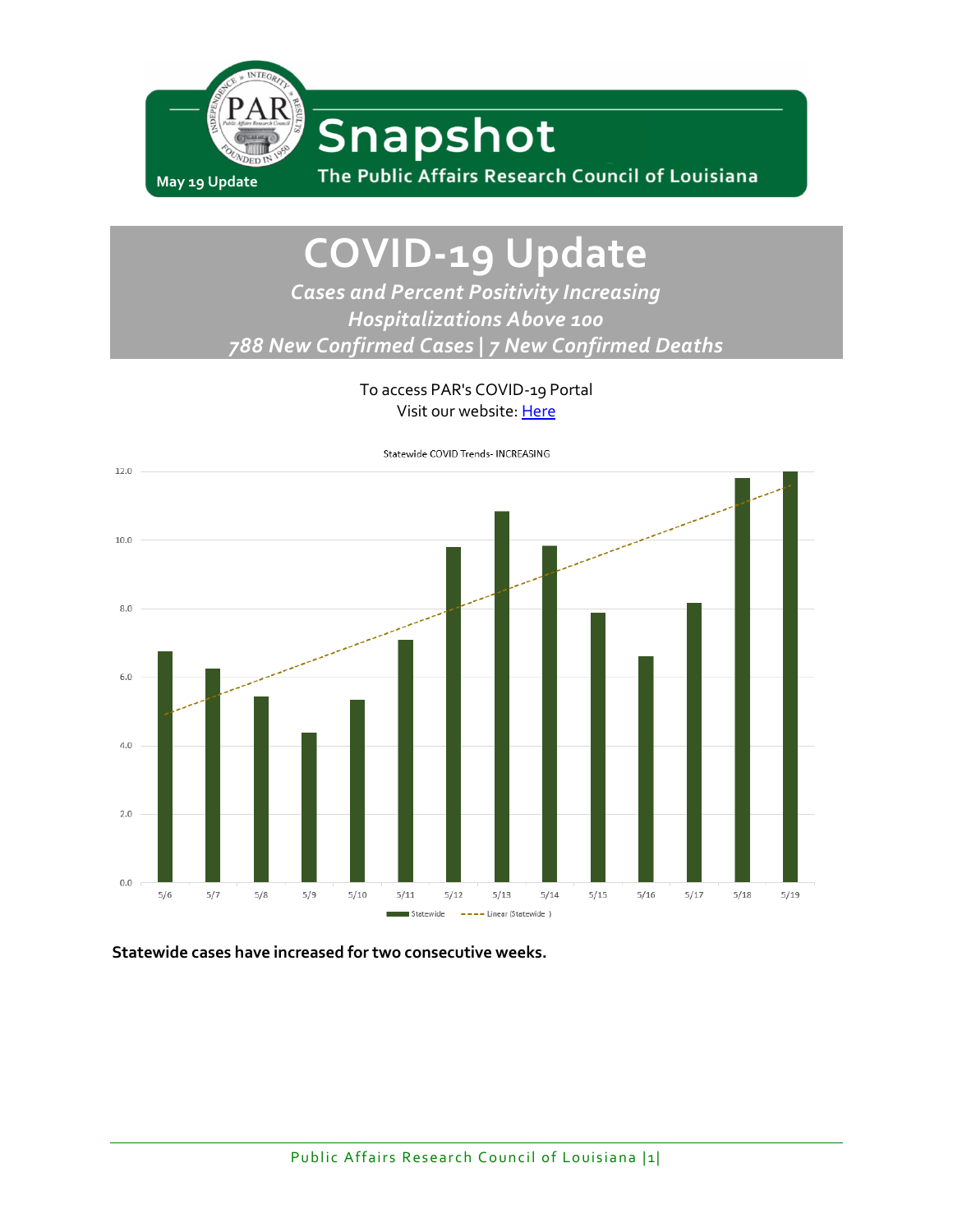

#### **The Orleans region had the largest increase in cases.**

Key metrics show early signs of a potential new surge. The Louisiana Department of Health reported 788 confirmed cases on May 19 with a three-day average of 704, and the number of patients in hospitals with COVID has increased throughout May. Daily confirmed COVID-19 case numbers have considerably increased since the beginning of the month when cases reported were 132. Daily case count may be understated because at-home tests are typically not reported.

Though still low overall, the number of people dying from COVID-19 also has grown: 7 confirmed deaths were reported on May 19. Hospitalizations and deaths tend to lag behind spikes in cases. They also serve as a steadier metric than case count, as they aren't dependent on the amount of COVID tests conducted.

The graphs in this report show the number of new cases per 100,000 residents over a 14-day period, which is a method used by the state. By calculating the cases according to population in this way, the results from region to region are easier to compare to determine the severity of the outbreak.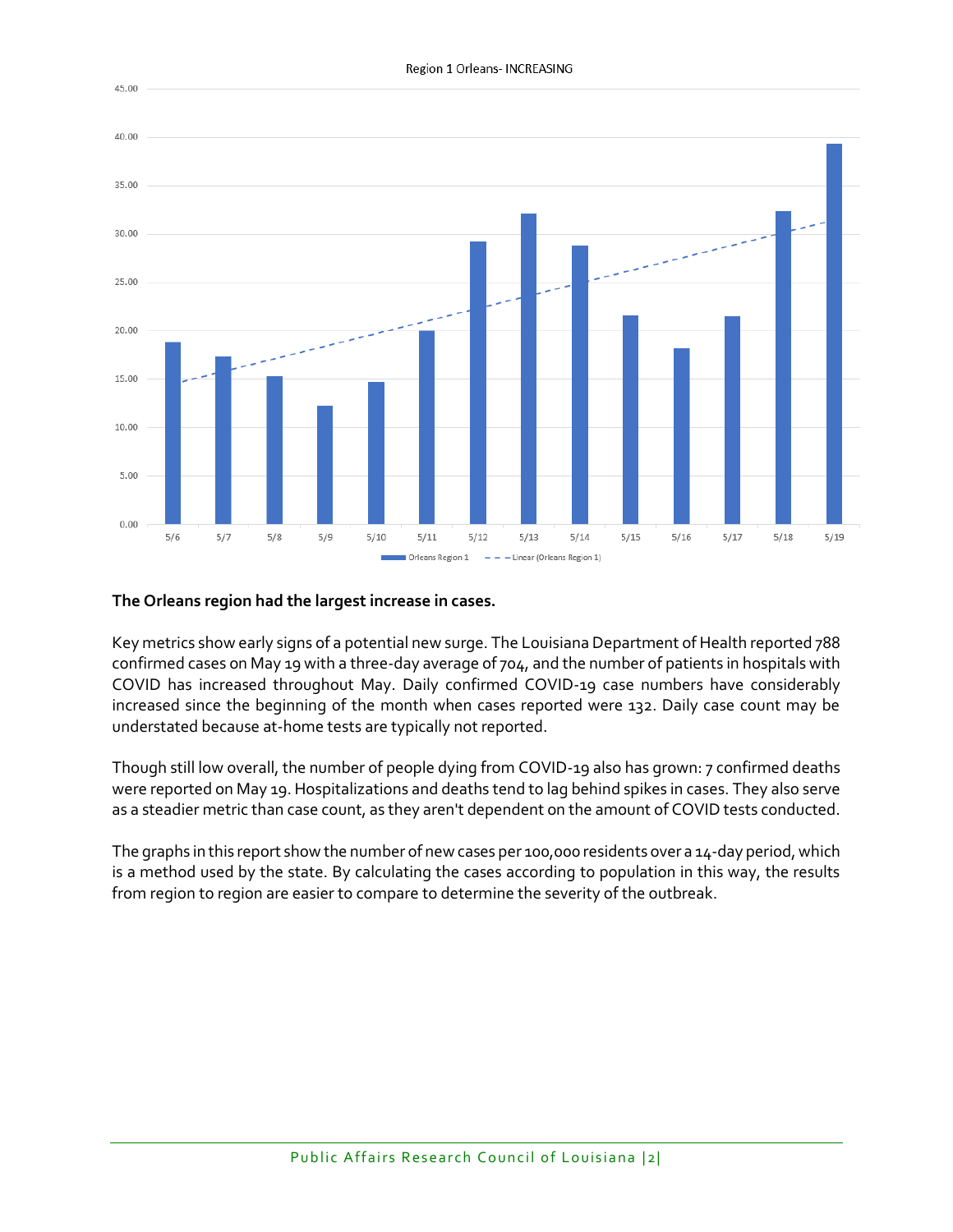|                     |            | 14 Day Look-Back (3 Day Average) |           |           |
|---------------------|------------|----------------------------------|-----------|-----------|
| <b>Region</b>       |            | 5/17/2022                        | 5/18/2022 | 5/19/2022 |
| <b>Orleans</b>      |            |                                  |           |           |
| Capital             |            |                                  |           |           |
| <b>Bayou</b>        |            |                                  |           |           |
| Lafayette           |            |                                  |           |           |
| <b>Lake Charles</b> |            |                                  |           |           |
| Central             |            |                                  |           |           |
| Shreveport          |            |                                  |           |           |
| Monroe              |            |                                  |           |           |
| <b>Northshore</b>   |            |                                  |           |           |
| Statewide           |            |                                  |           |           |
|                     |            |                                  |           |           |
|                     | Decreasing | Increasing                       | Plateau   |           |
|                     |            |                                  |           |           |

#### **PAR reports every region as increasing except for Central and Monroe, which are at a plateau.**

PAR uses an average of new cases over a three-day period to smooth out irregularities that could be related to reporting inconsistencies (LDH also uses multiple-day averaging). Then, a statistically derived trendline – in the form of a straight line – is fitted to the data to gauge whether cases are increasing, decreasing or have reached a plateau, according to the CDC definition for each.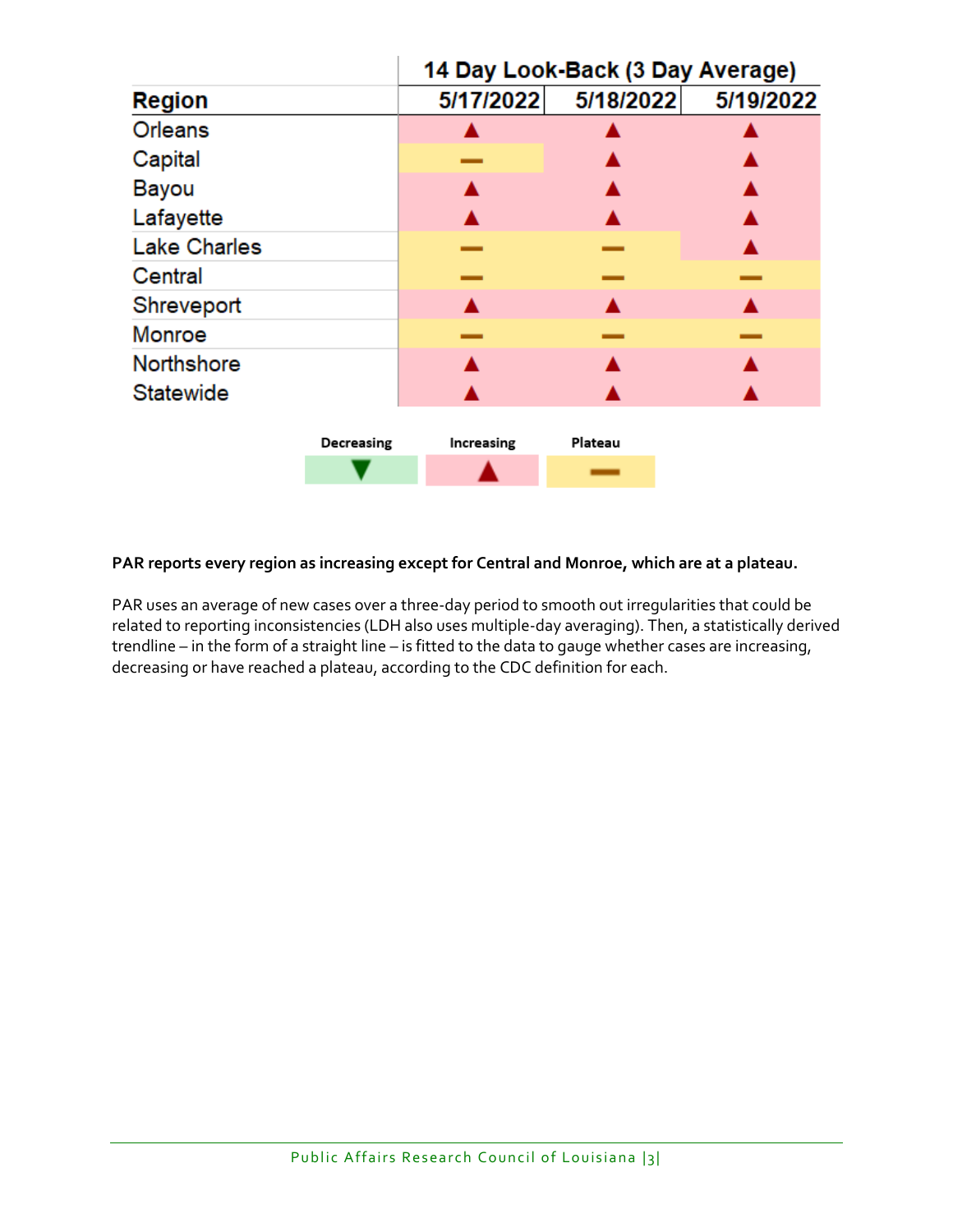# *Three-Day Positivity Rate Above Five Percent*

There were 15,377 reported molecular tests, resulting in a 3-day positivity rate of 5.5%. For comparison, the average three-day positivity rate from May 1-18 was 3.1%. Prior to May 7, the rate maintained a steady range but the percentage has increased daily since then. Statewide trendline continues to increase, marking two straight weeks of increasing statewide trends.



## **3-Day Positivity Rate**

The three-day average positivity rate has more than tripled since the beginning of May and is now above the 5% threshold, which could indicate that there is a greater share of cases in the community than is being reported.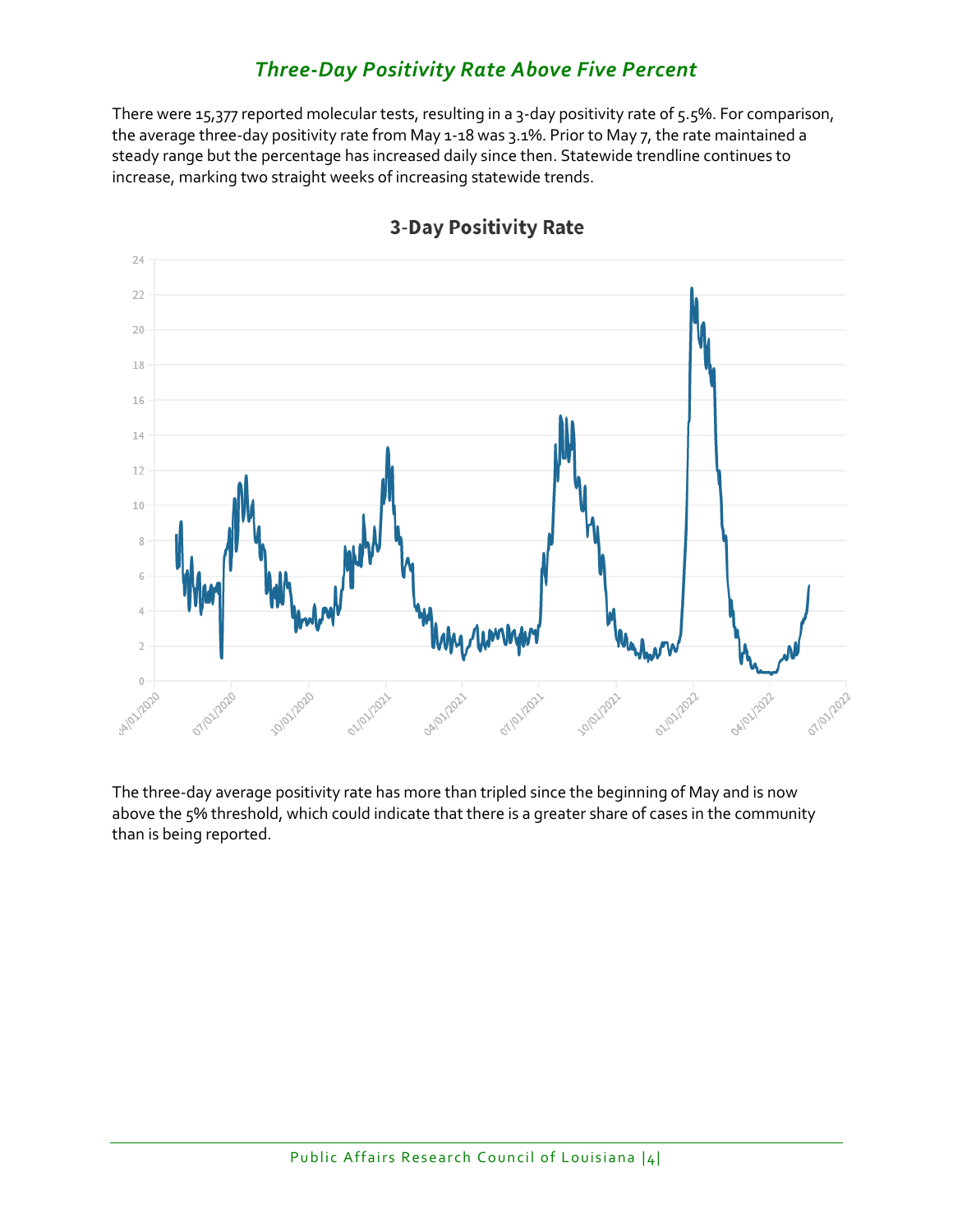## *Hospitalizations Have Surpassed 100*

Hospitalizations have increased by 88.5% since early May. There were 61 people hospitalized with COVID on May 1. On May 19, LDH reported 115 patients. As of May 19, about 2 people per 100,000 are hospitalized with COVID, yet despite the increase in hospitalizations, ventilator usage remains low: there were 6 people on ventilators as of May 19.



### **COVID-19 Hospitalizations in Louisiana**

These figures are based only on known cases. Some studies indicate that the number of people who have carried COVID-19 is far greater than the number who have taken the test and shown a positive result. An unknown, but potentially large, number of people have been infected but are asymptomatic and have not been tested. Others have taken at-home tests, and their positive results haven't necessarily been reported to the state.